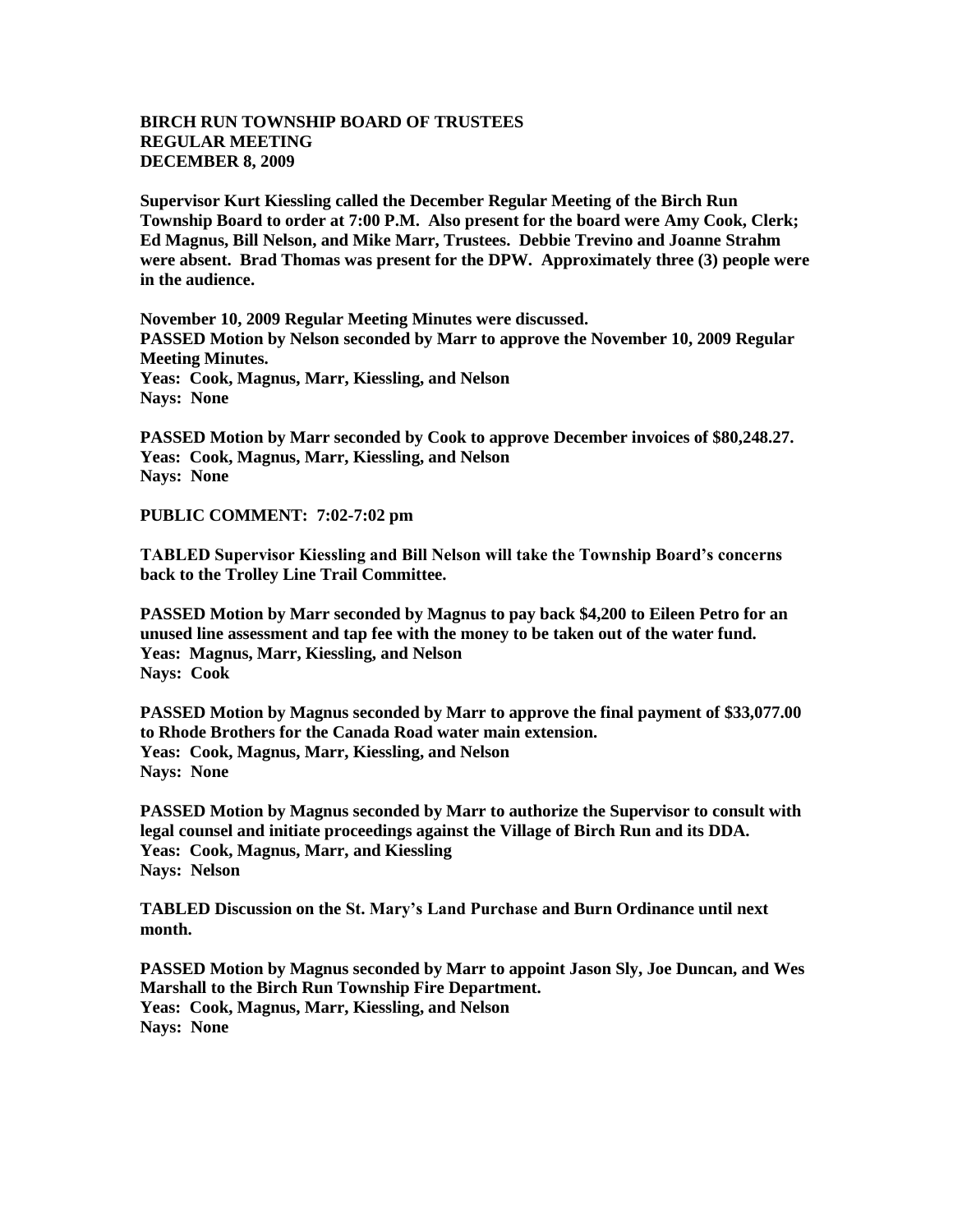**PASSED Motion by Magnus seconded by Marr to accept Burnham and Flowers quote for the Township Insurance for 2010. The cost will be \$20,982.00 by increasing the Boiler and Machinery Deductible to \$1,000. Yeas: Cook, Magnus, Marr, Kiessling, and Nelson Nays: None**

**PASSED Motion by Marr seconded by Nelson to set Amy Cook as the Insurance Administrator for 2010. Yeas: Cook, Magnus, Marr, Kiessling, and Nelson Nays: None**

**PASSED Motion by Nelson seconded by Cook to hire David Matzke as an emergency Water Department backup at \$9.00/hr. Yeas: Cook, Magnus, Marr, Kiessling, and Nelson Nays: None**

**PASSED Motion by Magnus seconded by Marr to appoint Brenda Weisenberger to the Planning Commission to fill out the term vacated by Wyn Wilson. Yeas: Cook, Magnus, Marr, Kiessling, and Nelson Nays: None**

**PASSED Motion by Magnus seconded by Marr to keep all Board and Commission wages for 2010 the same as 2009. Yeas: Cook, Magnus, Marr, Kiessling, and Nelson Nays: None**

**The Township Board reviewed the Administrative Resolutions and made amendments as needed.**

**PASSED Motion by Cook seconded by Nelson to amend AR 02-05 and increase the hourly labor wage for FOIA requests to \$13.00/hr. Yeas: Cook, Magnus, Marr, Kiessling, and Nelson Nays: None**

**PASSED Motion by Marr seconded by Nelson to approve Resolution 2009-11 (Resolution to formally request the Saginaw County Road Commission and the Michigan State Police to Conduct a Speed Study on Downing Road between Dixie Highway and Dehmel Road in Birch Run Michigan).**

**Yeas: Cook, Magnus, Marr, Kiessling, and Nelson Nays: None**

**PASSED Motion by Marr seconded by Nelson to approve Resolution 2009-12 (Resolution to formally request the Saginaw County Road Commission and the Michigan State Police to Conduct a Speed Study on Eastbound Birch Run Road between Elms Road and the Village Limits of Birch Run Michigan).**

**Yeas: Cook, Magnus, Marr, Kiessling, and Nelson Nays: None**